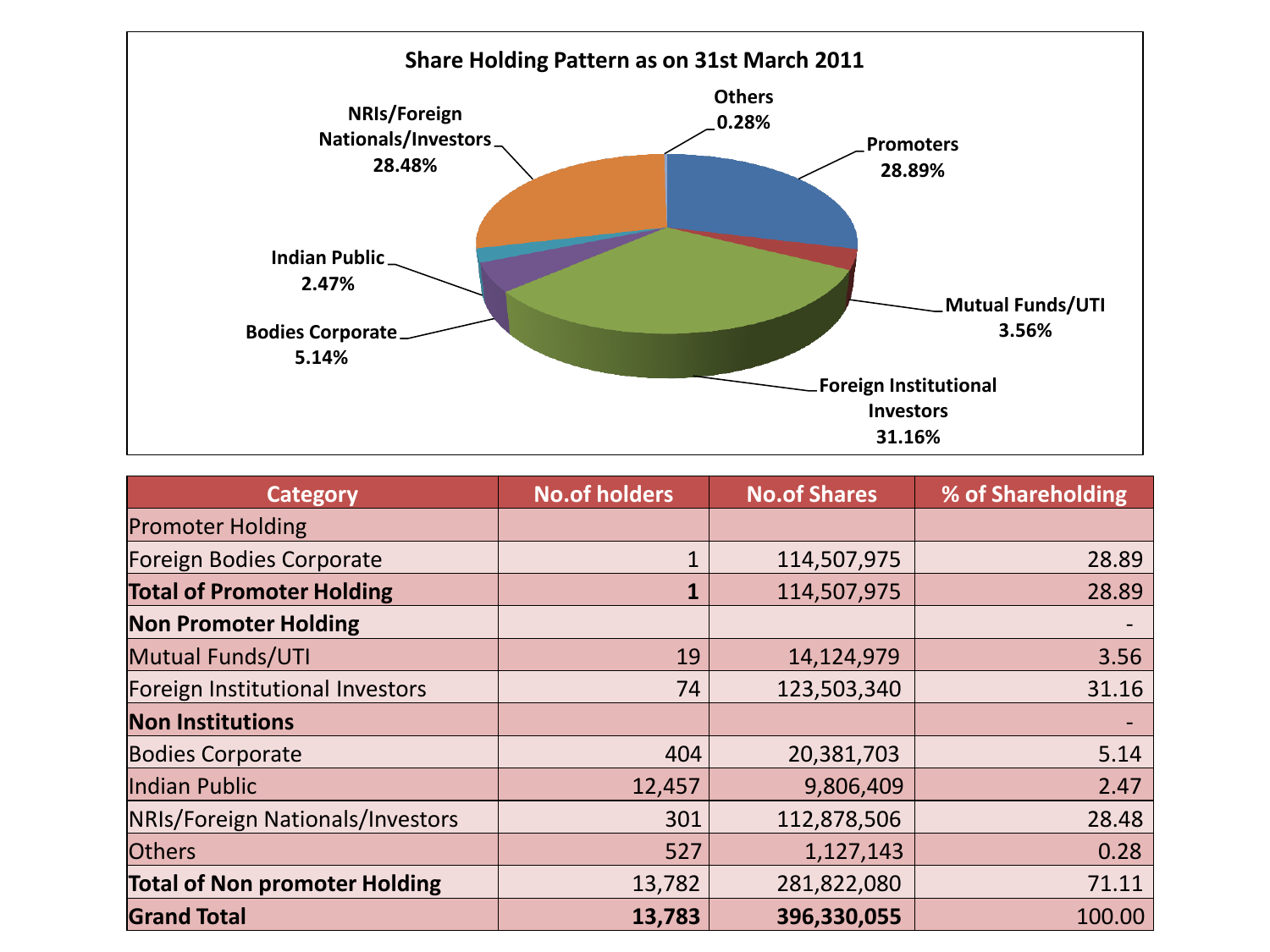| (I) (a) Statement showing Shareholding Pattern                                                           |                                  |                                                                                                      |                                                                         |
|----------------------------------------------------------------------------------------------------------|----------------------------------|------------------------------------------------------------------------------------------------------|-------------------------------------------------------------------------|
|                                                                                                          |                                  |                                                                                                      |                                                                         |
| Name of the Company: Redington (India) Limited                                                           |                                  |                                                                                                      |                                                                         |
| Scrip Code (BSE): 532805 :: Symbol (NSE):REDINGTON                                                       |                                  | Quarter Ended: March 31,2011                                                                         |                                                                         |
|                                                                                                          |                                  |                                                                                                      |                                                                         |
| Partly paid-up shares:-                                                                                  | No. of partly paid-up<br>shares  | As a % of total no. of<br>partly paid-up shares                                                      | As a % of total no.<br>of shares of the<br>company                      |
| Held by promoter/promoter group                                                                          | 0.00                             | 0.00                                                                                                 | 0.00                                                                    |
| Held by public                                                                                           | 0.00                             | 0.00                                                                                                 | 0.00                                                                    |
| <b>Total</b>                                                                                             | 0.00                             | 0.00                                                                                                 | 0.00                                                                    |
| Outstanding convertible securities:-                                                                     | No. of outstanding<br>securities | As a % of total no. of As a % of total no.<br>outstanding convertible of shares of the<br>securities | company, assuming<br>full conversion of the<br>convertible securities   |
| Held by promoter/promoter group                                                                          | 0.00                             | 0.00                                                                                                 | 0.00                                                                    |
| Held by public                                                                                           | 0.00                             | 0.00                                                                                                 | 0.00                                                                    |
| Total                                                                                                    | 0.00                             | 0.00                                                                                                 | 0.00                                                                    |
| Warrants:-                                                                                               | No. of warrants                  | As a % of total no. of As a % of total no.<br>warrants                                               | of shares of the<br>company, assuming<br>full conversion of<br>Warrants |
| Held by promoter/promoter                                                                                | 0.00                             | 0.00                                                                                                 | 0.00                                                                    |
| Held by public                                                                                           | 0.00                             | 0.00                                                                                                 | 0.00                                                                    |
| <b>Total</b>                                                                                             | 0.00                             | 0.00                                                                                                 | 0.00                                                                    |
| Total paid-up capital of the company, assuming full<br>conversion of warrants and convertible securities | 0.00                             | 0.00                                                                                                 | 0.00                                                                    |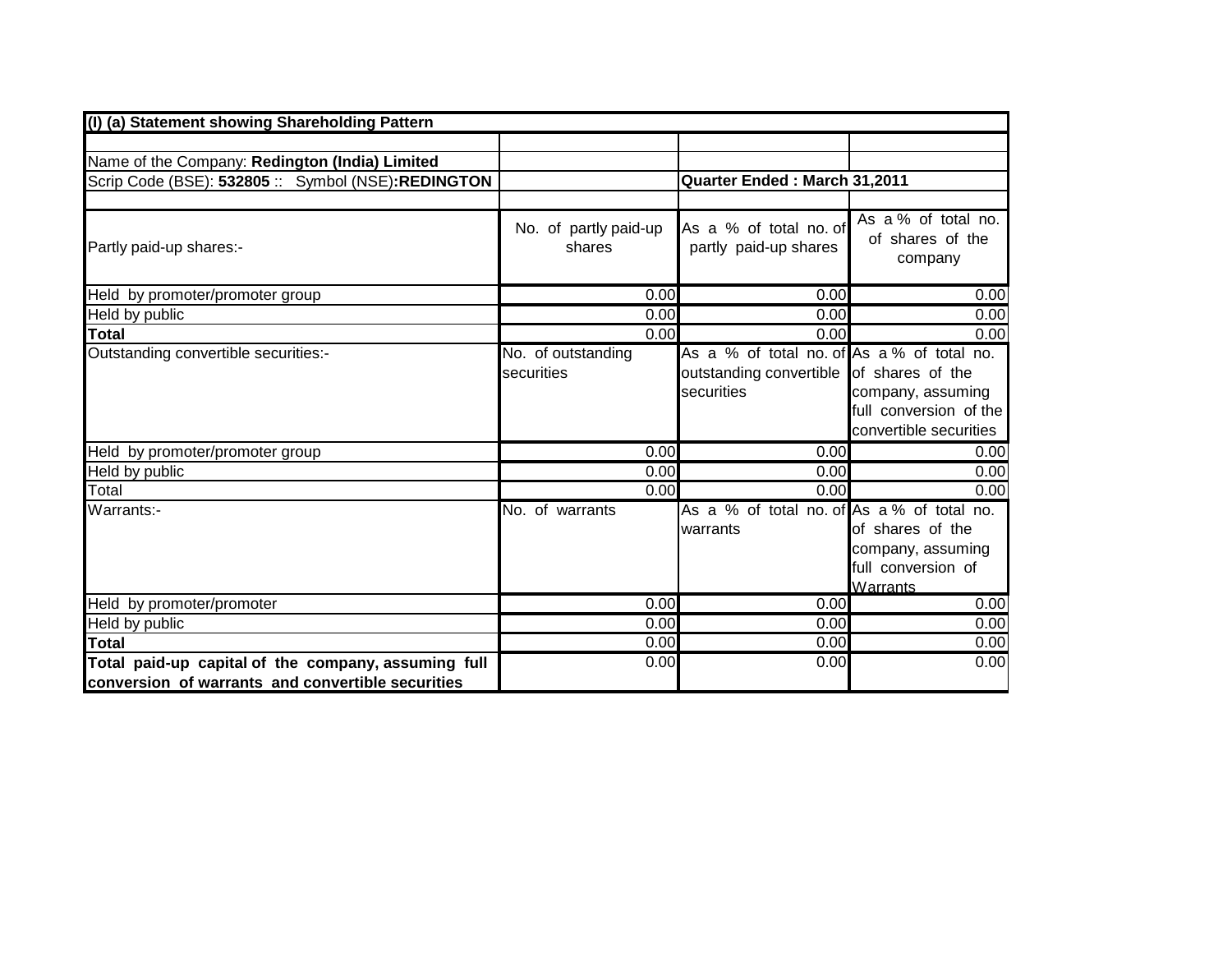| Category<br>Code        | <b>Category of Shareholder</b>                                                    | <b>Number of</b><br><b>Shareholders</b> | <b>Total No.</b><br>of Shares | No. of Shares<br>held in Demat<br>Eorm | <b>Total Shareholding as a</b><br>percentge of total number<br>of shares |                                          | Shares pledged or<br>otherwise encumbered   |                                             |
|-------------------------|-----------------------------------------------------------------------------------|-----------------------------------------|-------------------------------|----------------------------------------|--------------------------------------------------------------------------|------------------------------------------|---------------------------------------------|---------------------------------------------|
| (1)                     | (II)                                                                              | (III)                                   | (IV)                          | (V)                                    | As a<br>percentage of<br>$(A + B)$<br>(VI)                               | As a percentage<br>of $(A+B+C)$<br>(VII) | <b>Number of</b><br><b>Shares</b><br>(VIII) | As a percentage<br>$(IX) = (VIII)/(IV)*100$ |
|                         |                                                                                   |                                         |                               |                                        |                                                                          |                                          |                                             |                                             |
| (A)                     | Shareholding of Promoter and<br><b>Promoter Group</b>                             |                                         |                               |                                        |                                                                          |                                          |                                             |                                             |
|                         | Indian                                                                            |                                         |                               |                                        |                                                                          |                                          |                                             |                                             |
| (a)                     | Individuals / Hindu Undivided Family                                              | $\mathbf{0}$                            | 0                             | $\Omega$                               | 0.00                                                                     | 0.00                                     | 0.00                                        | 0.00                                        |
| (b)                     | Central government/ State Government                                              | $\overline{0}$                          | $\Omega$                      | $\Omega$                               | 0.00                                                                     | 0.00                                     | 0.00                                        | 0.00                                        |
| (c)                     | <b>Bodies Corporate</b>                                                           | $\overline{0}$                          | $\overline{0}$                | $\mathbf 0$                            | 0.00                                                                     | 0.00                                     | 0.00                                        | 0.00                                        |
| (d)                     | <b>Financial Institutions/Banks</b>                                               | $\overline{0}$                          | $\Omega$                      | $\Omega$                               | 0.00                                                                     | 0.00                                     | 0.00                                        | 0.00                                        |
| (e)                     | Any Other (specify)                                                               | $\overline{0}$                          | $\Omega$                      | $\Omega$                               | 0.00                                                                     | 0.00                                     | 0.00                                        | 0.00                                        |
|                         |                                                                                   |                                         |                               |                                        |                                                                          |                                          |                                             |                                             |
|                         | Sub-Total (A) (1)                                                                 | $\mathbf{0}$                            | $\mathbf{0}$                  | 0                                      | 0.00                                                                     | 0.00                                     | 0.00                                        | 0.00                                        |
| $\overline{\mathbf{2}}$ | Foreign                                                                           |                                         |                               |                                        |                                                                          |                                          |                                             |                                             |
| (a)                     | Individuals(Non resident individuals/foreign individuals)                         | $\mathbf{0}$                            | O                             | $\Omega$                               | 0.00                                                                     | 0.00                                     | 0.00                                        | 0.00                                        |
| (b)                     | <b>Bodies Corporate</b>                                                           | $\mathbf{1}$                            | 114,507,975                   | 114,507,975                            | 28.89                                                                    | 28.89                                    | 0.00                                        | 0.00                                        |
| (c)                     | Institutions                                                                      | $\overline{0}$                          |                               |                                        | 0.00                                                                     | 0.00                                     | 0.00                                        | 0.00                                        |
| (d)                     | Any Other (Specify)                                                               | $\Omega$                                | $\Omega$                      | $\Omega$                               | 0.00                                                                     | 0.00                                     | 0.00                                        | 0.00                                        |
|                         | Sub-Total (A) (2)                                                                 | $\mathbf 1$                             | 114,507,975                   | 114,507,975                            | 28.89                                                                    | 28.89                                    | 0.00                                        | 0.00                                        |
|                         | <b>Total Shareholding of Promoter</b><br>and Promoter Group (A)=(A) (1) $+(A)(2)$ | $\mathbf{1}$                            | 114,507,975                   | 114,507,975                            | 28.89                                                                    | 28.89                                    | 0.00                                        | 0.00                                        |
| (B)                     | <b>Public Shareholding</b>                                                        |                                         |                               |                                        |                                                                          |                                          |                                             |                                             |
| (1)                     | <b>Institutions</b>                                                               |                                         |                               |                                        |                                                                          |                                          |                                             |                                             |
| (a)                     | Mutual Funds/ UTI                                                                 | 19                                      | 14,124,979                    | 14,124,979                             | 3.56                                                                     | 3.56                                     | 0.00                                        | 0.00                                        |
| (b)                     | Financial Institutions / Banks                                                    | $\mathbf{0}$                            | U                             | $\Omega$                               | 0.00                                                                     | 0.00                                     | 0.00                                        | 0.00                                        |
| (c)                     | Central Government/ State Government                                              | $\overline{0}$                          | O                             | $\Omega$                               | 0.00                                                                     | 0.00                                     | 0.00                                        | 0.00                                        |
| (d)                     | Venture Capital Funds                                                             | $\overline{0}$                          | 0                             | $\Omega$                               | 0.00                                                                     | 0.00                                     | 0.00                                        | 0.00                                        |
| $\overline{e}$          | Insurance Companies                                                               | $\Omega$                                | $\Omega$                      |                                        | 0.00                                                                     | 0.00                                     | 0.00                                        | 0.00                                        |
| (f)                     | Foreign Institutional Investors                                                   | $\overline{74}$                         | 123,503,340                   | 123,503,340                            | 31.16                                                                    | 31.16                                    | 0.00                                        | 0.00                                        |
| (g)                     | Foreign Venture Capital Investors                                                 | $\overline{0}$                          | O                             | $\Omega$                               | 0.00                                                                     | 0.00                                     | 0.00                                        | 0.00                                        |
| (h)                     | Any Other (Specify)                                                               | $\overline{0}$                          | 0                             | $\Omega$                               | 0.00                                                                     | 0.00                                     | 0.00                                        | 0.00                                        |
|                         | Sub-Total (B)(1)                                                                  | 93                                      | 137,628,319                   | 137,628,319                            | 34.73                                                                    | 34.73                                    | 0.00                                        | 0.00                                        |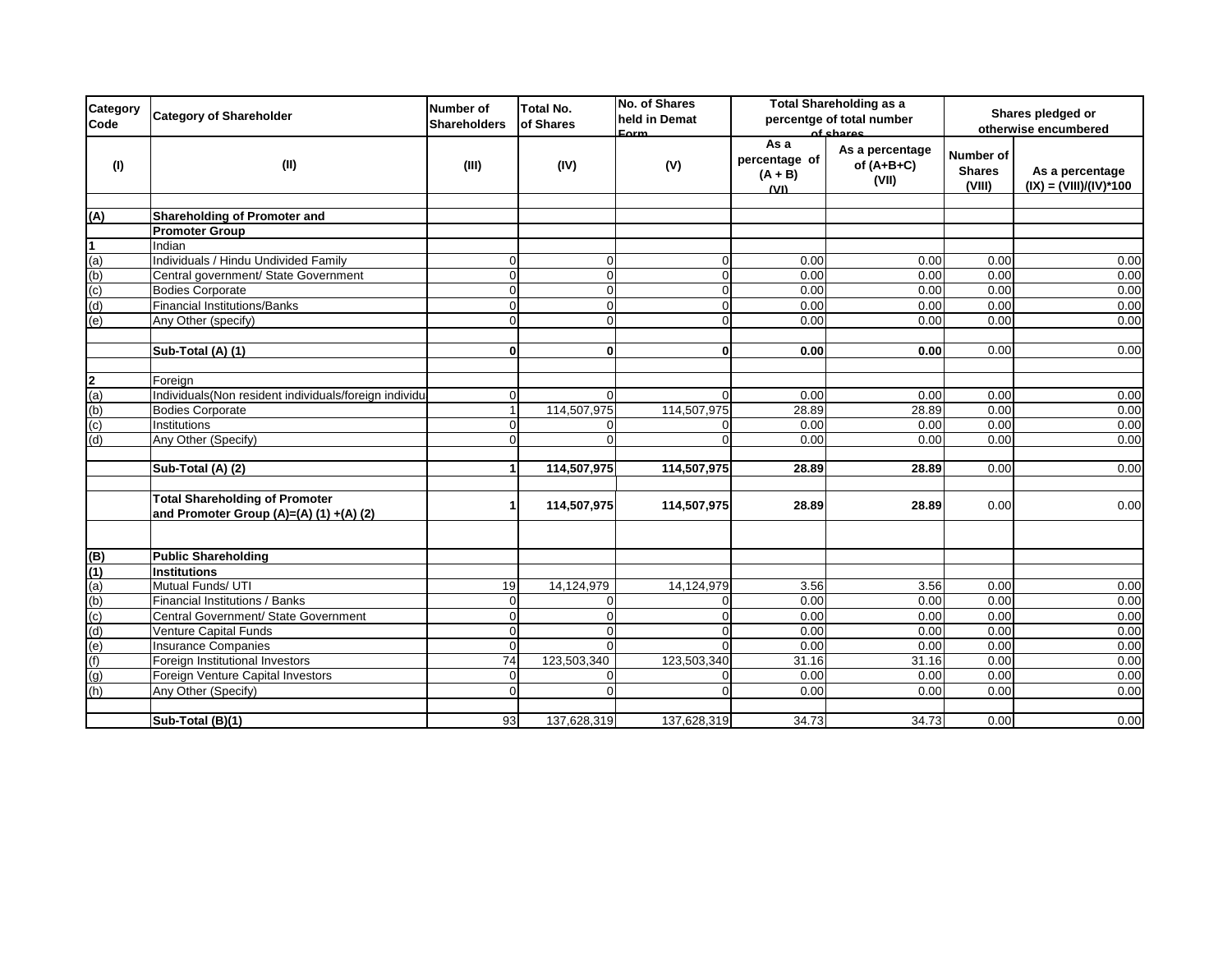|               | <b>Non Institutions</b>                     |             |             |             |          |                |      |      |
|---------------|---------------------------------------------|-------------|-------------|-------------|----------|----------------|------|------|
| $\frac{2}{2}$ | <b>Bodies Corporate</b>                     | 404         | 20,381,703  | 20,381,703  | 5.14     | 5.14           | 0.00 | 0.00 |
| (b)           | Individuals Holding nominal share capital   |             |             |             |          |                |      |      |
|               | upto Rs. 1 Lakh                             | 12439       | 7,606,881   | 7,554,706   | 1.92     | 1.92           | 0.00 | 0.00 |
|               | ii. In excess of Rs. 1 Lakh                 | 12          | 1,507,663   | 1,507,663   | 0.38     | 0.38           | 0.00 | 0.00 |
| $\mathbf{c}$  | Any Other:-                                 |             |             |             |          |                |      |      |
|               | <b>Clearing Member</b>                      | 59          | 252.934     | 252.934     | 0.06     | 0.06           | 0.00 | 0.00 |
|               | Directors and their relatives               | 6           | 1,795,705   | 1,795,655   | 0.45     | 0.45           | 0.00 | 0.00 |
|               | Foreign Corporate Bodies                    |             | 110,190,940 | $\Omega$    | 27.80    | 27.80          | 0.00 | 0.00 |
|               | <b>Hindu Undivided Families</b>             | 462         | 821,439     | 821,439     | 0.21     | 0.21           | 0.00 | 0.00 |
|               | Non resident Indian                         | 295         | 1,543,976   | 1,416,351   | 0.39     | 0.39           | 0.00 | 0.00 |
|               | Trust                                       | 6           | 52,770      | 4,075       | 0.01     | 0.01           | 0.00 | 0.00 |
|               | <b>Foreign Nationals</b>                    | 3           | 39,750      | 38500       | 0.01     | 0.01           | 0.00 | 0.00 |
|               |                                             |             |             |             |          |                |      |      |
|               | Sub-Total (B)(2)                            | 13687       | 144,193,761 | 33,773,026  | 36.38    | 36.38          | 0.00 | 0.00 |
|               |                                             |             |             |             |          |                |      |      |
|               | Total Public Shareholding (B)=(B)(1)+(B)(2) | 13780       | 281,822,080 | 171,401,345 | 71.11    | 71.11          | 0.00 | 0.00 |
|               |                                             |             |             |             |          |                |      |      |
|               | TOTAL (A)+(B)                               | 13781       | 396,330,055 | 285,909,320 | 100.00   | 100.00         | 0.00 | 0.00 |
|               |                                             |             |             |             |          |                |      |      |
| (C)           | Shares held by custodian and against        | $\Omega$    |             |             | $\Omega$ | $\Omega$       | 0.00 | 0.00 |
|               | which Depository Receipts have been issued  |             |             |             |          |                |      |      |
| (1)           | <b>Promoter and Promoter Group</b>          | $\mathbf 0$ | ŋ           | 0           | ∩        | $\overline{0}$ | 0.00 | 0.00 |
| (II)          | <b>Public</b>                               | $\Omega$    | ∩           | $\Omega$    | $\Omega$ | $\Omega$       | 0.00 | 0.00 |
|               | Grand Total (A) $+(B) + (C)$                | 13781       | 396,330,055 | 285,909,320 | 100.00   | 100.00         | 0.00 | 0.00 |
|               |                                             |             |             |             |          |                |      |      |
|               |                                             |             |             |             |          |                |      |      |
|               |                                             |             |             |             |          |                |      |      |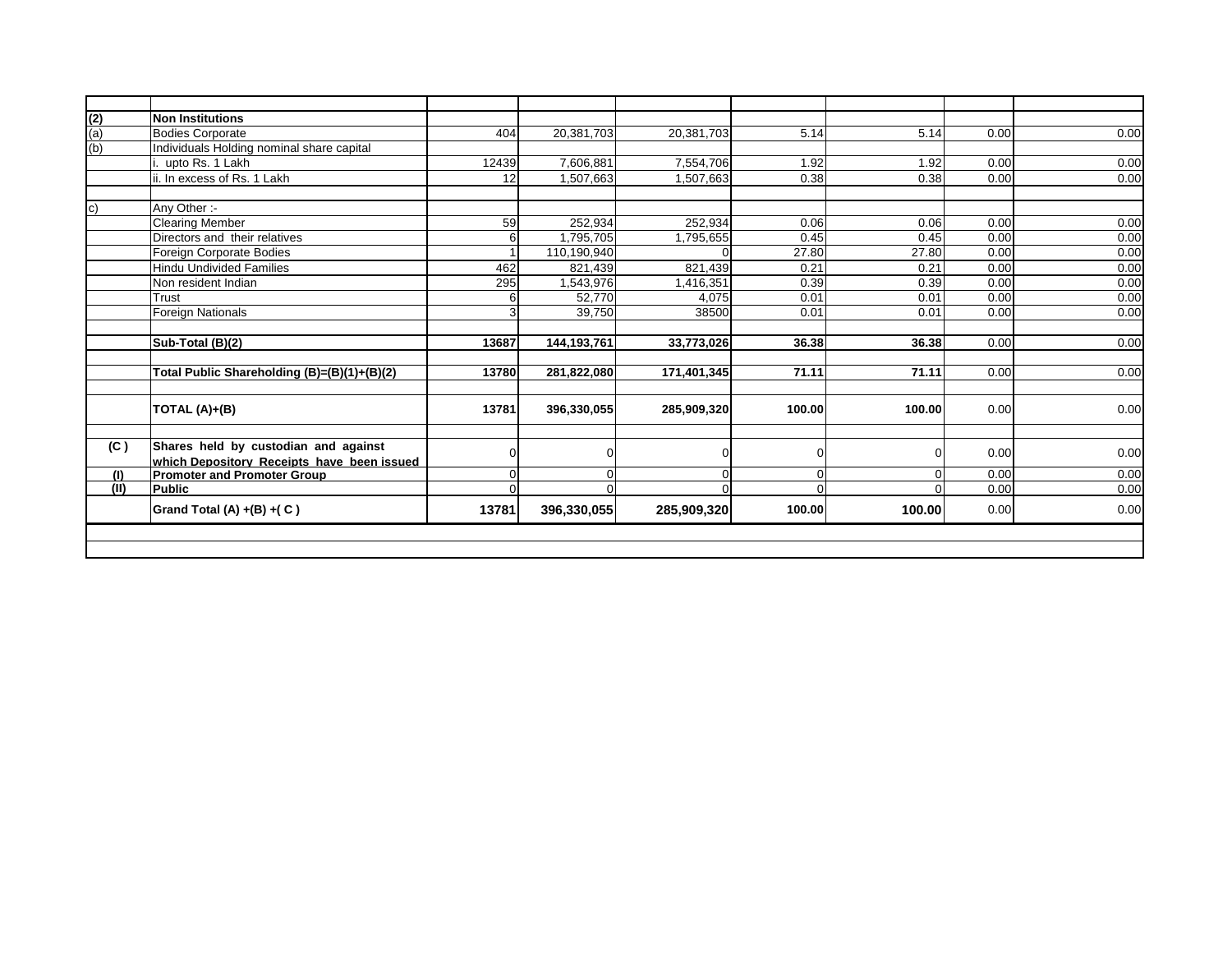|      | I) (b) Statement showing shareholding of persons belonging to the<br><b>Category "Promoter and Promoter Group"</b> |                                |                                                     |                                        |                                       |                                                                     |
|------|--------------------------------------------------------------------------------------------------------------------|--------------------------------|-----------------------------------------------------|----------------------------------------|---------------------------------------|---------------------------------------------------------------------|
|      |                                                                                                                    | <b>Total No of Shares held</b> |                                                     | Shares pledged or otherwise encumbered |                                       |                                                                     |
| o(1) | <b>Sr.N</b> Name of the Shareholder<br>(II)                                                                        | <b>Number</b>                  | Shares as a % of<br>total $(A) + (B) + (C)$<br>(IV) | <b>Number</b><br>(V)                   | AS a %<br>$(VI) = (V)/(III) *$<br>100 | As a % of grand<br>total (A)+(B)+(C)<br>of sub clause I (a)<br>WIN. |
|      | I Redington (Mauritius) Limited<br><b>TOTAL</b>                                                                    | 114.507.975<br>114.507.975     | 28.89<br>28.89                                      | 0.00<br>0.00                           | 0.00<br>0.00                          | 0.00<br>0.00                                                        |

| (I) (c)Statement showing Shareholding of persons belonging to the Category "Public" |                                            |                  |                  |  |  |  |  |  |  |  |
|-------------------------------------------------------------------------------------|--------------------------------------------|------------------|------------------|--|--|--|--|--|--|--|
| and holding more than 1% of the total number of shares                              |                                            |                  |                  |  |  |  |  |  |  |  |
|                                                                                     |                                            |                  |                  |  |  |  |  |  |  |  |
| Sr.                                                                                 | Name of the Shareholder                    | Number of shares | Shares as a % of |  |  |  |  |  |  |  |
| No.                                                                                 |                                            |                  | total No. of     |  |  |  |  |  |  |  |
|                                                                                     | <b>INSTITUTIONS</b>                        |                  |                  |  |  |  |  |  |  |  |
|                                                                                     | Synnex (Mauritius) Ltd                     | 110.190.940      | 27.80            |  |  |  |  |  |  |  |
|                                                                                     | 2 <sup>1</sup> T Rowe Price Limited        | 35,243,841       | 8.89             |  |  |  |  |  |  |  |
|                                                                                     | 3 ICICI Prudential Life Insurance Company  | 14.696.665       | 3.71             |  |  |  |  |  |  |  |
|                                                                                     | 4 India Capital Fund Limited               | 11.865.978       | 2.99             |  |  |  |  |  |  |  |
|                                                                                     | 5 SLOANE Robinson LLP A/c                  | 11.045.905       | 2.79             |  |  |  |  |  |  |  |
|                                                                                     | Goldman Sachs Investments (Mauritius) Ltd  | 9,816,750        | 2.48             |  |  |  |  |  |  |  |
|                                                                                     | 7 SBI Mutual Fund                          | 7.660.000        | 1.93             |  |  |  |  |  |  |  |
|                                                                                     | 8 Morgan Stanley Investment Management INC | 7.733.815        | 1.95             |  |  |  |  |  |  |  |
|                                                                                     | 9 Franklin Templeton Mutual Fund           | 7,512,650        | 1.90             |  |  |  |  |  |  |  |
|                                                                                     | 10 Pinebridge Investments                  | 6,262,567        | 1.58             |  |  |  |  |  |  |  |
|                                                                                     | Total                                      | 222,029,111      | 56.02            |  |  |  |  |  |  |  |

| (II) (a) Statement showing details of depository receipts |                                        |                               |                                                                                                                                                                              |  |  |  |  |  |
|-----------------------------------------------------------|----------------------------------------|-------------------------------|------------------------------------------------------------------------------------------------------------------------------------------------------------------------------|--|--|--|--|--|
| S No Type of Outstanding DR (ADR's, GDR"s,<br>SDR's)      | No of Outstanding No of shares<br>DR's | underlying<br>outstanding DRs | <b>Shares underlying</b><br>outstanding DRs as a<br>percentage of total<br>number of shares(i.e.,<br>Grand Total (a)+(b)+©<br>indicated in statement at<br>para(I)(a) above) |  |  |  |  |  |
|                                                           | Nil                                    | Nil                           |                                                                                                                                                                              |  |  |  |  |  |

| (II)(b) Statement showing holding of Depository Receipts (DRs), where underlying shares held by 'promoter/promoter<br>group' are in excess of 1% of the total number of shares |                                                                    |                            |                                                                                                                                                                                               |  |  |  |
|--------------------------------------------------------------------------------------------------------------------------------------------------------------------------------|--------------------------------------------------------------------|----------------------------|-----------------------------------------------------------------------------------------------------------------------------------------------------------------------------------------------|--|--|--|
| S No Name of the DR Holder                                                                                                                                                     | Type of<br><b>Outstanding DR</b><br>(ADR's, GDR"s,<br>SDR's, etc.) | No of shares<br>underlvina | <b>Shares underlying</b><br>outstanding DRs as a<br>Outstanding DR's percentage of total<br>number of shares(i.e.,<br>Grand Total (a)+(b)+©<br>indicated in statement at<br>para(I)(a) above) |  |  |  |
|                                                                                                                                                                                |                                                                    | Nil                        | Nil                                                                                                                                                                                           |  |  |  |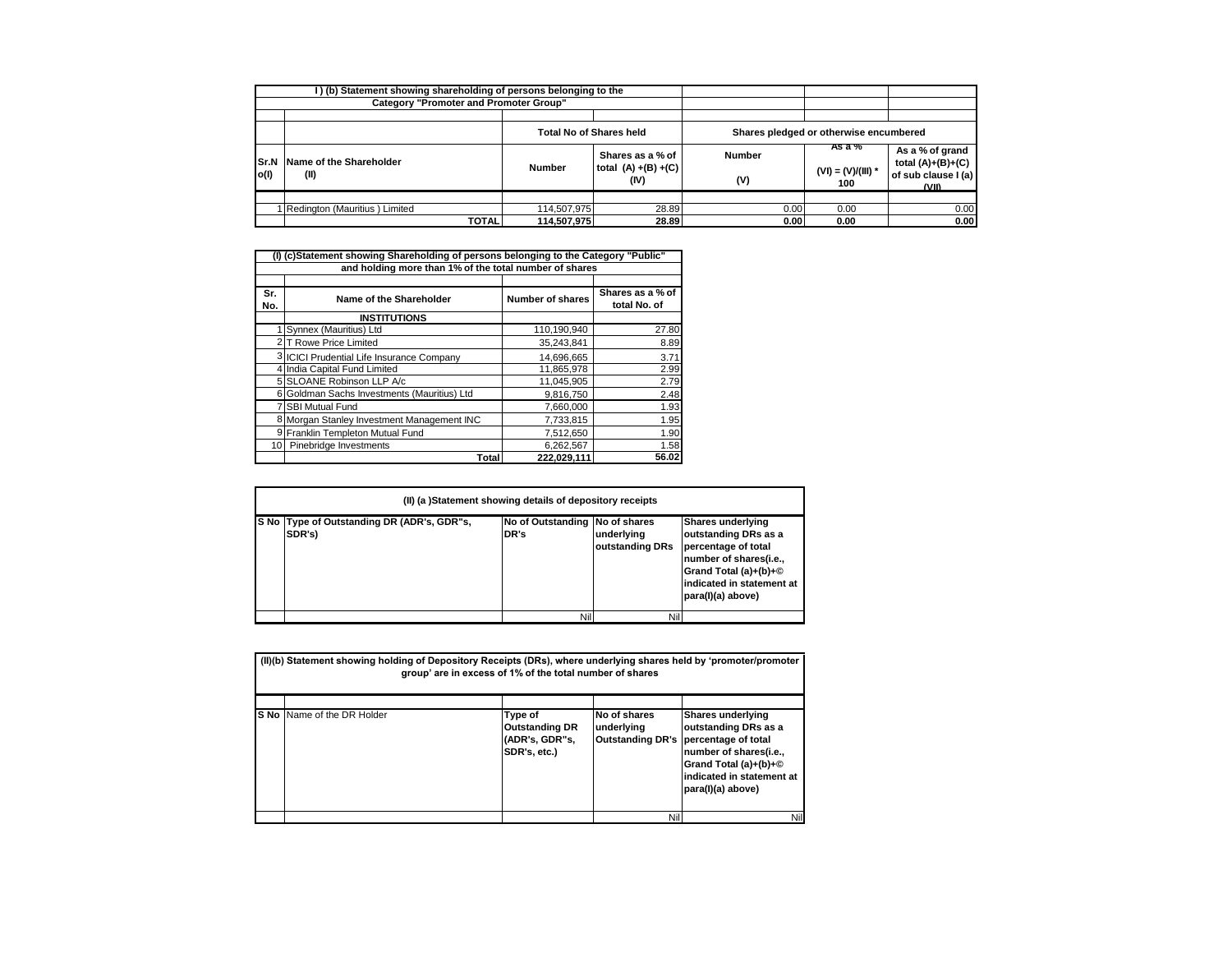| Category       | <b>Category of</b>           |                | Number of Voting Rights held in |                | <b>Total Voting</b> | <b>Total Voting Rights i.e.</b> |                    |
|----------------|------------------------------|----------------|---------------------------------|----------------|---------------------|---------------------------------|--------------------|
| code           | shareholder                  |                | each class of securities        |                | Rights (III+IV+V)   | (VI)                            |                    |
|                |                              |                |                                 |                |                     |                                 |                    |
| (1)            | (II)                         | <b>Class X</b> | <b>Class Y</b>                  | <b>Class Z</b> | (VI)                | As a percentage of              | As a percentage of |
|                |                              | (III)          | (IV)                            | (V)            |                     | $(A+B)$                         | $(A+B+C)$          |
|                |                              |                |                                 |                |                     | (VII)                           | (VIII)             |
| (A)            | <b>Promoter and</b>          |                |                                 | 0.00           |                     |                                 |                    |
|                | <b>Promoter Group</b>        | 0.00           | 0.00                            |                | 0.00                | 0.00                            | 0.00               |
| (1)            | Indian                       |                |                                 |                |                     |                                 |                    |
| $\overline{a}$ | Individuals/ Hindu           | 0.00           | 0.00                            | 0.00           | 0.00                | 0.00                            | 0.00               |
|                | <b>Undivided Family</b>      |                |                                 |                |                     |                                 |                    |
| (b)            | Central<br>Government/ State |                |                                 |                |                     |                                 |                    |
|                | Government(s)                | 0.00           | 0.00                            | 0.00           | 0.00                | 0.00                            | 0.00               |
| (c)            | <b>Bodies Corporate</b>      | 0.00           | 0.00                            | 0.00           | 0.00                | 0.00                            | 0.00               |
| (d)            | Financial                    |                |                                 |                |                     |                                 |                    |
|                | Institutions/Banks           | 0.00           | 0.00                            | 0.00           | 0.00                | 0.00                            | 0.00               |
| (e)            | Any other(specify)           | 0.00           | 0.00                            | 0.00           | 0.00                | 0.00                            | 0.00               |
|                | Sub-Total(A)(1)              | 0.00           | 0.00                            | 0.00           | 0.00                | 0.00                            | 0.00               |
|                |                              |                |                                 |                |                     |                                 |                    |
| (2)            | Foreign                      |                |                                 |                |                     |                                 |                    |
|                | <b>Individuals</b><br>(Non-  |                |                                 |                |                     |                                 |                    |
|                | Resident                     |                |                                 |                |                     |                                 |                    |
|                | Individuals/                 |                |                                 |                |                     |                                 |                    |
| (a)            | Foreign                      | 0.00           | 0.00                            | 0.00           | 0.00                | 0.00                            | 0.00               |
| (b)            | <b>Bodies Corporate</b>      | 0.00           | 0.00                            | 0.00           | 0.00                | 0.00                            | 0.00               |
| (C)            | Institutions                 | 0.00           | 0.00                            | 0.00           | 0.00                | 0.00                            | 0.00               |
| (d)            | Any other(specify)           | 0.00           | 0.00                            | 0.00           | 0.00                | 0.00                            | 0.00               |
|                | Sub-Total(A)(2)              | 0.00           | 0.00                            | 0.00           | 0.00                | 0.00                            | 0.00               |
|                | <b>Total</b>                 |                |                                 |                |                     |                                 |                    |
|                | Shareholding<br>of           |                |                                 |                |                     |                                 |                    |
|                | promoter<br>and              |                |                                 |                |                     |                                 |                    |
|                | promoter Group               |                |                                 |                |                     |                                 |                    |
|                | $(A)=(A)(1)+(A)(2)$          | 0.00           | 0.00                            | 0.00           | 0.00                | 0.00                            | 0.00               |
|                |                              |                |                                 |                |                     |                                 |                    |
|                | <b>Public</b>                |                |                                 |                |                     |                                 |                    |
| (B)            | Shareholding                 |                |                                 |                |                     |                                 |                    |